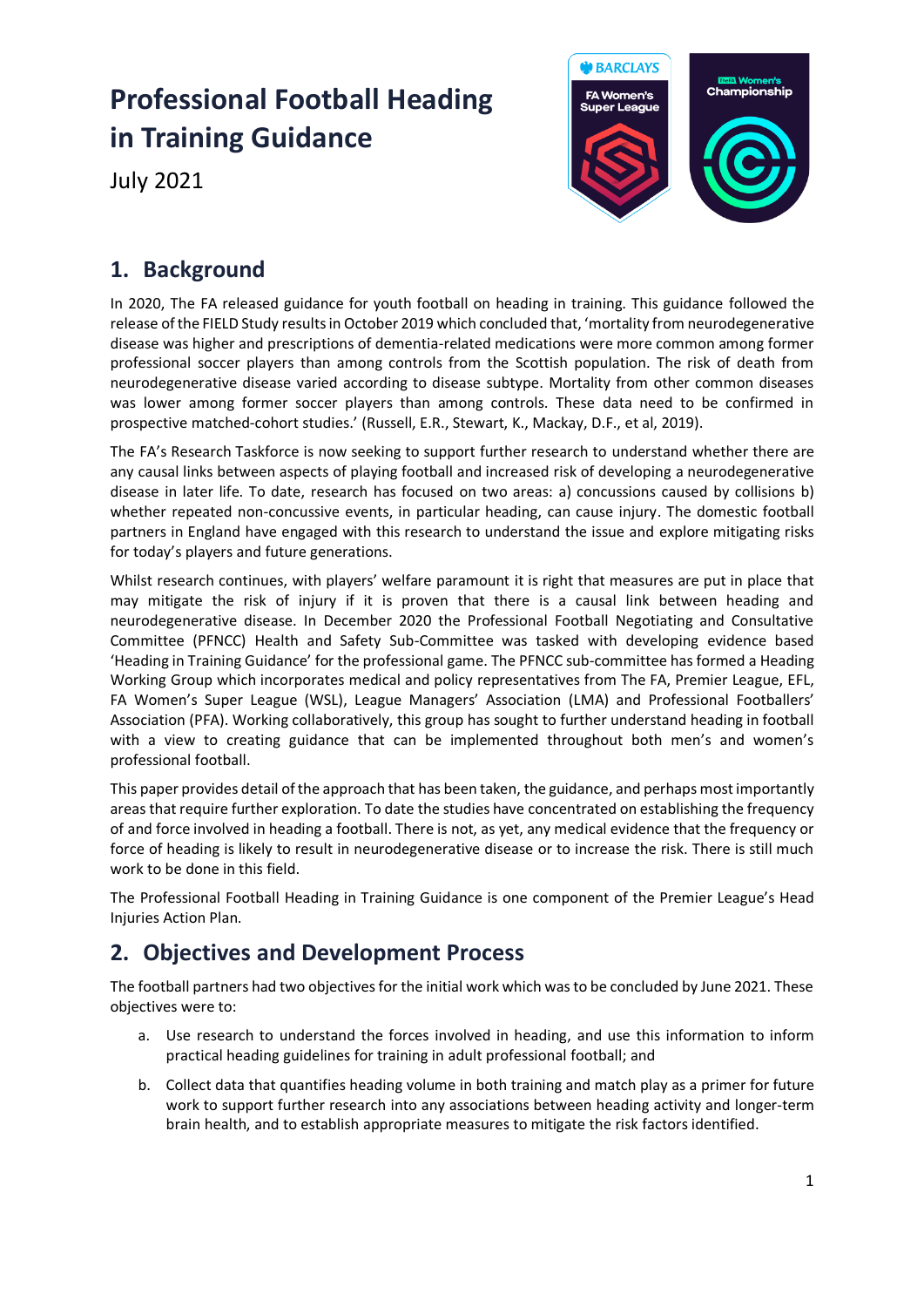To ensure that these guidelines were evidence-based, the PFNCC Heading Working Group commissioned research to be carried out between March and May 2021. All commissioned work was funded by the Premier League but delivered independently by the respective organisations. This research sought to identify what evidence exists in relation to heading in football and add to this knowledge with two preliminary studies. Finally, historical data that quantified heading in matches was gathered. The details of these research components are summarised in section 3.

To complement the research studies consultation with players and managers was facilitated by the PFA and LMA to ensure that recommendations can be implemented.

### **3. Research**

#### **3.1. The Quantification of Heading in Football: A Systematic Review and Evidence Synthesis. University of Central Lancashire**

#### 3.1.1. Study Summary

This project encompassed a formal systematic review of existing academic publications researching the quantification of heading in football. The University of Central Lancashire's Football Performance Hub was commissioned by the Premier League to plan and operate the review. The project ran from April 2021 to June 2021, incorporating protocol development through to report submission.

The primary aim of the project was to synthesise the existing evidence on the measurement of acceleration, force, nature, and frequency of heading in adult football players during training and match-play. A secondary purpose of the study was to examine the role of moderating variables on the quantification of head acceleration during heading, including: technical categorisation (exposure type, location of contact and timing), ball design, playing position, and gender in training and competitive match play.

#### 3.1.2. Key Findings

Following a search that identified 9,981 possible matches, a short-list of 21 peer-reviewed articles were included that met the protocol criteria. A meta-analysis was not performed due to the variability in study methodology and reporting. Several studies investigated the quantification of heading in football. It was evident, however, that the available literature reporting on acceleration, force, nature and frequency data of heading was inconsistent and severely limited by study design, standard of play, populations, technology and consideration of confounding or moderating variables which may impact vital outcome measures. No studies in the review investigated acceleration or force responses within an elite player population.

The review found that there is a need for implementation of valid and reliable technology to accurately measure the kinematics of heading in applied football environments. This in turn will help inform future studies to better understand the potential relationships that exist between force transmission, injury, and causation.

The review highlighted specific areas that require further research and investigation:

- a) There is a lack of force transmission data from competitive matches, particularly at an elite level. This is compounded by the observation that laboratory-based studies tend to underestimate the forces transmitted by heading when compared to training data. It is reasonable to postulate that the heading forces transmitted during games are higher than in training, therefore there may be a significant disparity between the forces reported in the literature and the true values transmitted in elite football;
- b) A proportion of studies that compared heading acceleration forces between genders reported lower values for males than females. One contributing factor to this may be the influence of neck musculature on force transmission during heading. Exploratory research suggests that increased neck muscle strength may act to reduce the magnitude of head acceleration measured when heading a ball. Hence it could be hypothesised that groups of players with a lower neck muscle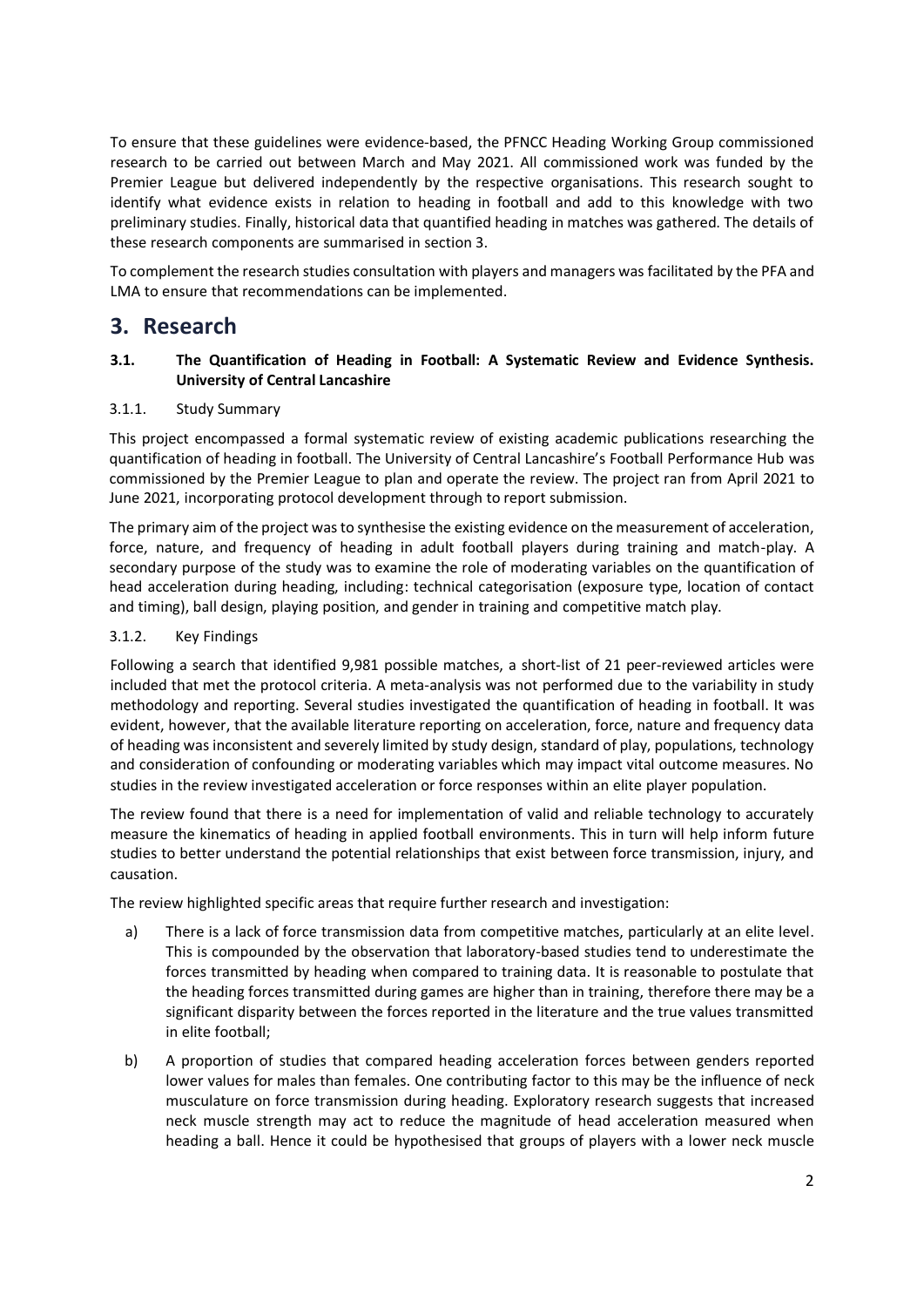strength, which may include young and women footballers, may experience higher acceleration forces when heading a ball; and

c) Whilst it is evident that the head acceleration imparted by heading is lower when balls travel at a lower velocity, the effect of ball inflation pressure and the mechanical properties of the ball is unclear. These influences require further research and evaluation.

#### **3.2. Heading in Matches Data: Opta data from Stats Perform**

Opta data was interrogated to quantify heading in matches across the Premier League, EFL and WSL. The average number of headers by position were recorded for each competition across multiple seasons. Where possible data from season 2013/14 to 2020/21 was used, however, in the case of EFL League One, EFL League Two, Premier League Under 18s and Under 23s only more recent data sets were available.

Table 1 shows the average number of headers by position and league. The data suggests that the number of headers per match increases from the Premier League through to EFL League Two. Under 23s, Under 18s and WSL matches have fewer headers per match than the Premier League. Across the Premier League and EFL competitions defenders carry out more headers on average than forwards, who in turn carry out more headers than midfielders. In contrast, midfielders complete more headers than forwards in the WSL.

|                    | <b>Premier</b><br>League<br>$2013/14 -$<br>2020/21 | <b>EFL</b><br>Champ.<br>$2013/14 -$<br>2020/21 | <b>EFL</b><br>League<br><b>One</b><br>$2019/20 -$<br>2020/21 | <b>EFL</b><br>League<br>Two<br>$2019/20 -$<br>2020/21 | Premier<br>League<br><b>U23s</b><br>$2016/17 -$<br>2020/21 | <b>Premier</b><br>League<br><b>U18s</b><br>$2019/20 -$<br>2020/21 | <b>WSL</b><br>$2013/14 -$<br>2020/21 |
|--------------------|----------------------------------------------------|------------------------------------------------|--------------------------------------------------------------|-------------------------------------------------------|------------------------------------------------------------|-------------------------------------------------------------------|--------------------------------------|
| <b>Defenders</b>   | 7.02                                               | 9.28                                           | 9.08                                                         | 10.10                                                 | 5.3                                                        | 4.16                                                              | 5.74                                 |
| <b>Midfielders</b> | 3.65                                               | 4.35                                           | 4.39                                                         | 5.13                                                  | 2.56                                                       | 2.50                                                              | 4.20                                 |
| <b>Forwards</b>    | 4.93                                               | 6.17                                           | 6.06                                                         | 6.04                                                  | 2.90                                                       | 2.73                                                              | 3.22                                 |

Table 1 – Average number of headers per match by position and competition

#### **3.3. Headed Ball Analysis: Second Spectrum**

#### 3.3.1. Study Summary

Second Spectrum's optical tracking systems are installed at all 20 Premier League grounds and provide the precise location of every player and the ball 25 times per second during matches. This movement data served as the foundation for analysing the velocity of the ball and the force transferred for each headed ball.

Force was calculated through an algorithmic process with estimative assumptions on ball mass and duration of time over which force is applied (Iga et al, 2013).

Second Spectrum also connected the headed ball force data to relevant tactical information from game play, such as the identity and position of each player, and the events occurring prior to a headed ball.

Second Spectrum's investigation examined every contact between ball and head whether or not it was an intentional action. In contrast, Opta data uses a methodology which only includes intentional actions.

#### 3.3.2. Headed Ball Force Distribution

The total number of headed balls that could be evaluated was 35,590 across 380 matches. The average force per headed ball was 950 Newtons (N), with the highest force recorded as 2,992 N. Figure 1 shows the force distribution curve.

Figure 1 – Distribution of headed balls by force.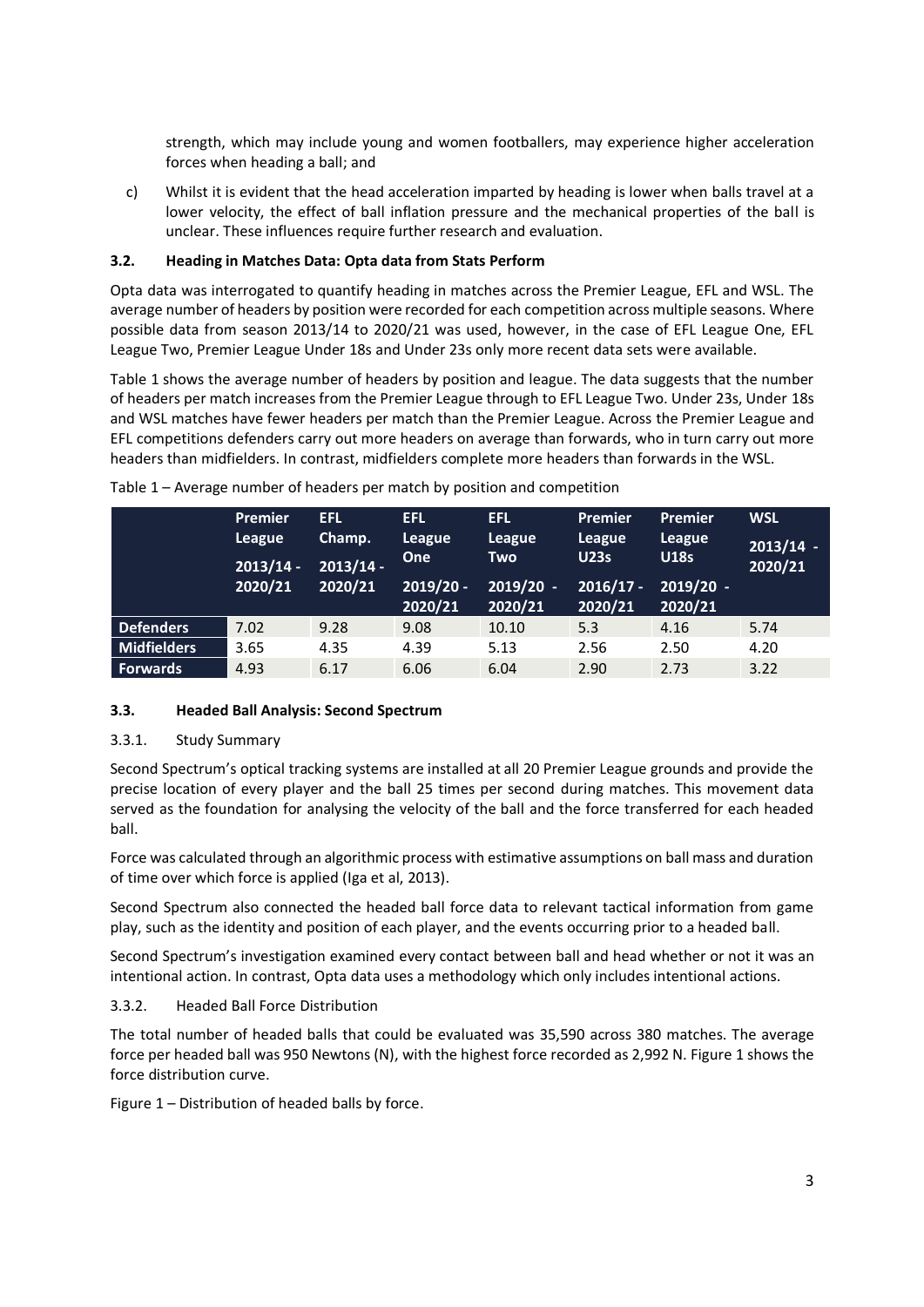

3.3.3. Headed Ball Force by Player and Position

By identifying the identity of each player heading a ball, Second Spectrum were able to evaluate force per player and force per position. On average central defenders carried out more headers per match and accumulated the highest force loading. Quantification and force data by position can be seen in table 2.

| <b>Headed Ball Force by Player and Position</b> |                                     |                                                  |                                                         |                                                        |  |  |  |
|-------------------------------------------------|-------------------------------------|--------------------------------------------------|---------------------------------------------------------|--------------------------------------------------------|--|--|--|
| <b>Position</b>                                 | <b>Total headed</b><br><b>balls</b> | <b>Average force</b><br>$(N)$ per headed<br>ball | <b>Average headed</b><br>balls (#) per player<br>per 90 | <b>Average total</b><br>force (N) per<br>player per 90 |  |  |  |
| <b>Central Defenders</b>                        | 13450                               | 1060                                             | 7.5                                                     | 7928                                                   |  |  |  |
| <b>Full-backs</b>                               | 5633                                | 963                                              | 4.5                                                     | 4290                                                   |  |  |  |
| <b>Forwards</b>                                 | 5493                                | 816                                              | 4.5                                                     | 3657                                                   |  |  |  |
| <b>Midfielders</b>                              | 10950                               | 870                                              | 3.6                                                     | 3172                                                   |  |  |  |
| <b>Goalkeepers</b>                              | 64                                  | 932                                              | 0.2                                                     | 142                                                    |  |  |  |

Table 2 – A comparison of the quantity of headers and heading forces by position

Whilst the average number of headers can be seen in table 2, on five occasions during season 2019/20 players recorded between 20 and 28 headers within a Premier League match.

#### 3.3.4. Headed Ball Force by Preceding Event

In addition to evaluating the force on each headed ball, Second Spectrum included additional information in the analysis with the aim of providing context of the tactical game situations when high and low force headed balls tend to occur. Table 3 shows the quantity of headers based on the preceding event, and which actions frequently preceded high force headers.

Table 3 – A comparison of the quantity of headers and heading forces by preceding event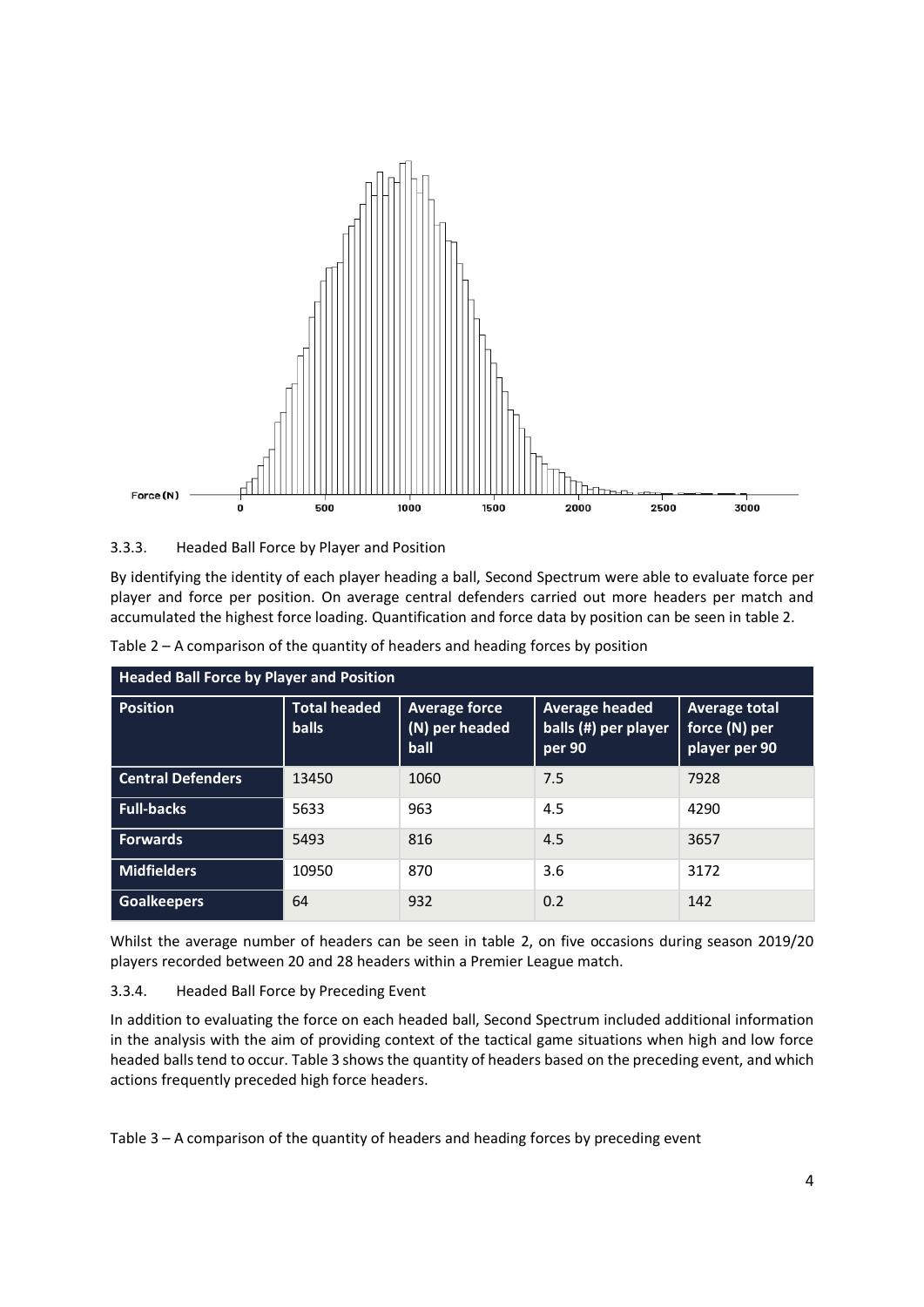| <b>Preceding Event</b> | <b>Total headed balls</b> | Average force (N) per headed ball |  |
|------------------------|---------------------------|-----------------------------------|--|
| <b>Corner</b>          | 2256                      | 1146                              |  |
| <b>Cross</b>           | 3105                      | 1118                              |  |
| <b>Goal kick</b>       | 2421                      | 1077                              |  |
| <b>Free kick</b>       | 2554                      | 1045                              |  |
| Pass                   | 19124                     | 919                               |  |
| Throw in               | 2248                      | 822                               |  |
| Shot                   | 69                        | 812                               |  |
| <b>Clearance</b>       | 2088                      | 812                               |  |
| <b>Deflection</b>      | 1725                      | 720                               |  |

#### **3.4. A Description of Head Impact Accelerations in Elite Football Training: Sport and Wellbeing Analytics Limited (SWA)**

#### 3.4.1. Study Summary

This project involved the capture and quantification of impact exposure attributable to heading activities in training sessions within a cohort of elite male and female footballers. The 'PROTECHT' mouthguard system operated by Sport and Wellbeing Analytics Limited (SWA) was utilised for the study which was conducted at Liverpool FC and Manchester City FC, with Under 23 and Under 18 players. The study also incorporated players from Manchester City Women's FC.

The major objectives of this study were to:

- a) Assess the heading exposure observed in training by quantifying both the kinematics of impacts attributable to heading, and the total number of headers completed by each player in each training session;
- b) Assess any differences in trends of heading impact with variations of gender, age, playing position and impact type; and
- c) Assess the effect of the differing technical and tactical aspects of football training on the kinematic pattern and number of headers observed during training sessions.

#### 3.4.2. Key Findings

The key observations generated by this study were:

- a) Generally, the loads experienced by players heading the ball were lower than typical contact events reported in other sports using the same wearable technology such as rugby union or boxing;
- b) Different types of header lead to varying patterns of head acceleration during training. In simple terms, not all headers transmit equal force so that quantifying heading purely by recording the number of headers per session will not result in an accurate and reproducible assessment of activity;
- c) Headers completed following a long ball and cross (~35-45m distance) resulted in the highest loads on a player's head, which were of a similar magnitude to the average values reported for other sports such as rugby union and boxing;
- d) The highest linear acceleration forces from heading were produced by the U18 male age groups;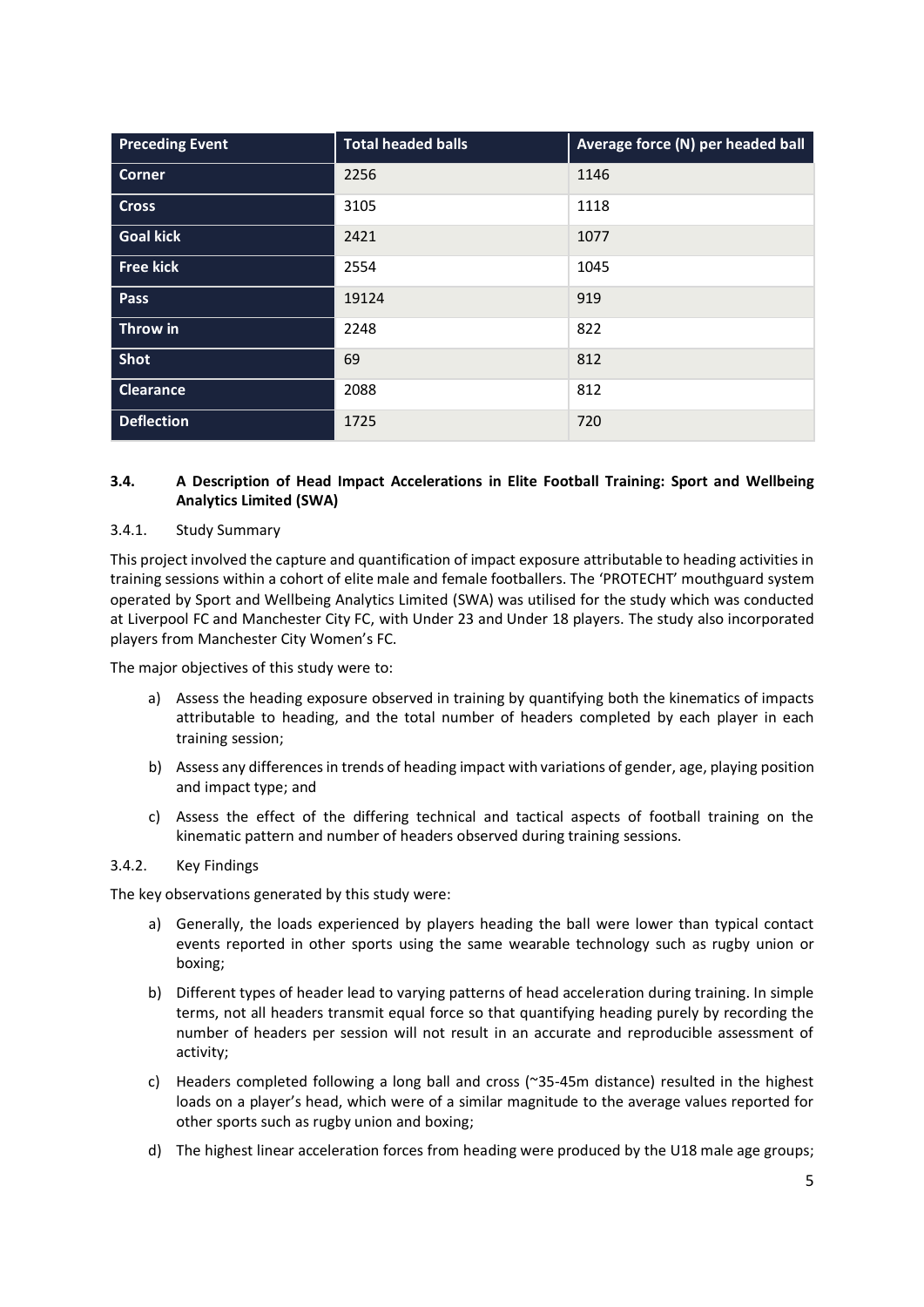- e) The impact distribution recorded in the study show that 96% of impacts occurred within 0-40 g range for linear acceleration and up to 4,000 rad/s<sup>2</sup> for rotational acceleration respectively;
- f) Overall mean values for linear and rotational acceleration were  $16.8 \pm 6.6$  g and  $1,373 \pm 856$  rad/s<sup>2</sup> respectively. Daily activity (running, walking and jumping) values are outlined in the literature to occur below 10 g (Ng et al, 2006). The distribution curves for both linear and rotational acceleration can be seen in figure 2. In comparison to these figures, linear and rotational mean values of 26.6 g and 2,000 rad/s<sup>2</sup> have been observed in other sports; and
- g) Though a header has the potential of exposing a player to a 70 g and 8,000 rad/s<sup>2</sup> impact, the probability of these events is extremely low (0.2%). In other sports, linear and rotational peak values reaching 150 to 200 g and 15,000 rad/s<sup>2</sup> have been reported.

Figure 2 – Distribution of impact accelerations from heading for peak linear acceleration (graph A) and peak rotational acceleration (graph B)

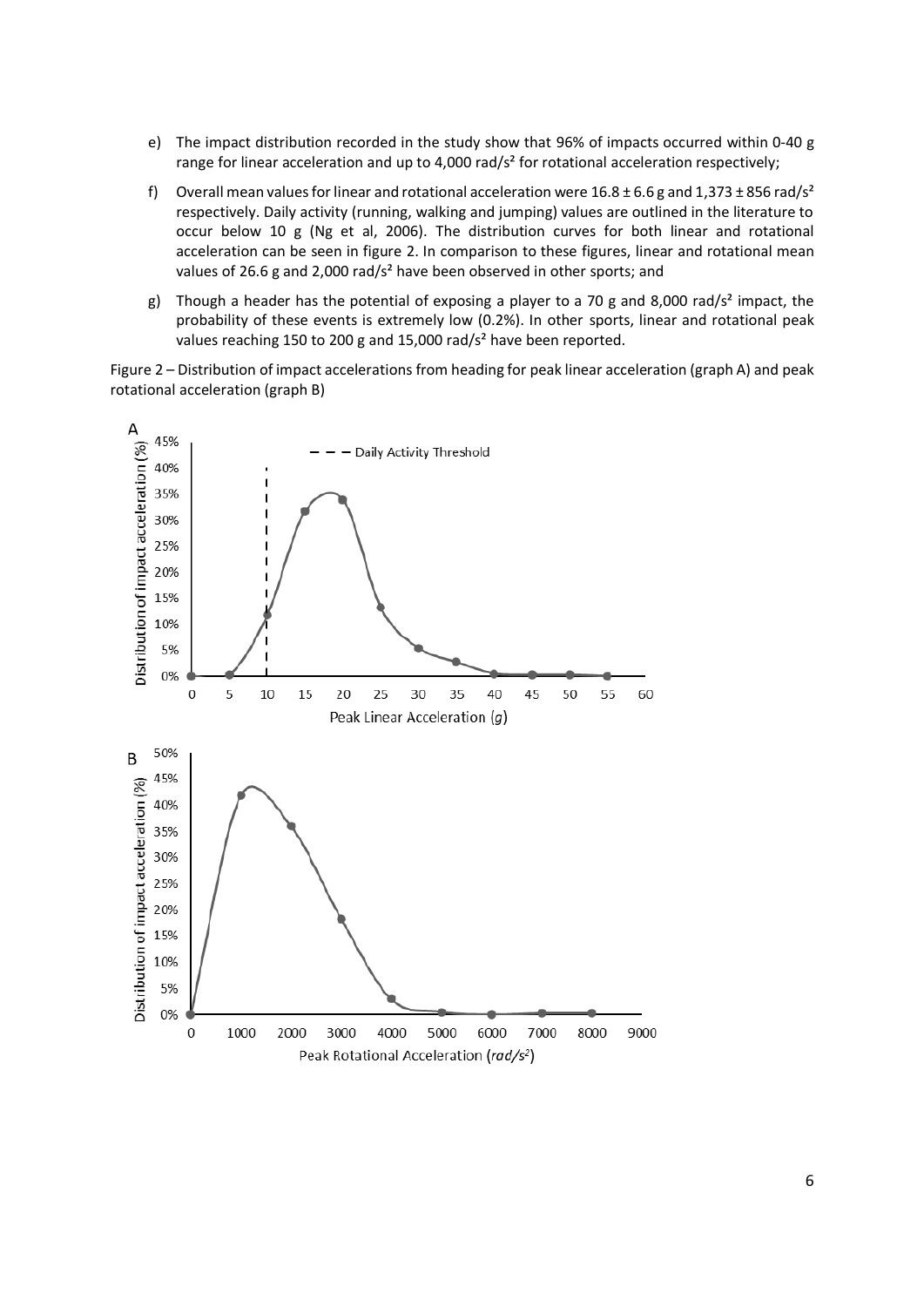## **4. Professional Football Heading in Training Guidelines**

Based on the evidence to date, these guidelines have been produced for use in the men's and women's professional game. It is acknowledged there is a significant amount of further research required which will inform further iterations of this guidance. It should be noted that of the headers measured by SWA the mean peak linear acceleration was  $16.8 \pm 6.6$  g, with 96% of headers falling in the 0-40 g range. This compares to daily activities such as walking, running and jumping which record accelerations of up to 10 g. These guidelines therefore focus on managing cumulative loading and reducing single heading events that produce outlier results for peak linear and/or rotational acceleration.

#### **4.1. Risk Factors**

Research has identified that the following factors may influence the force and nature of heading in the professional game.

#### 4.1.1. Age and gender

There is a lack of definitive evidence to quantify the influence of age and gender on the transmission of forces attributable to heading in professional football. However, there is early but limited evidence to suggest that poor neck muscle strength may be one contributing factor to a higher force transmission when heading a ball, and younger players are likely to have a lower level of muscle strength than adult players. This rationale may also apply when comparing adult female players to male players of comparable age and professional standard.

#### 4.1.2. Position

The Opta data demonstrates that central defenders have on average a higher number of headers per match compared to other positions. This is supported by the Second Spectrum analysis which showed that the players with the greatest number of headers in individual matches were defenders. On average central defenders carried out 7.5 headers per match compared to full backs and forwards, both 4.5 headers per match and midfielders, 3.6 headers per match.

#### 4.1.3. Quantity of headers based on playing competition

Opta data from 2013 to 2021 suggests that the average number of headers per match for players in EFL League Two is higher than those playing in the Premier League. In contrast WSL, Premier League Under 18 and Under 23 matches recorded less headers per game.

#### 4.1.4. Type of header by preceding event

Both the SWA and Second Spectrum preliminary studies indicated that headers that occurred immediately following a cross or long-ball had greater acceleration/force than headers occurring after chipped or thrown passes. In addition, headers occurring when a player had taken more than three steps or had dived resulted in higher acceleration than when taking fewer than three steps, standing, jumping or moving backwards.

#### **4.2. A Player Centric Approach**

Given the factors listed above it is clear that all headers are not equal. Further research is required to increase understanding and inform future iterations of this guidance so that it reflects differences in position, age and sex. To aid the development of player centric guidance it is recommended that clubs develop player profiles that consider the following:

- **Gender**
- Age
- Playing position
- The number of headers per match
- The nature of these headers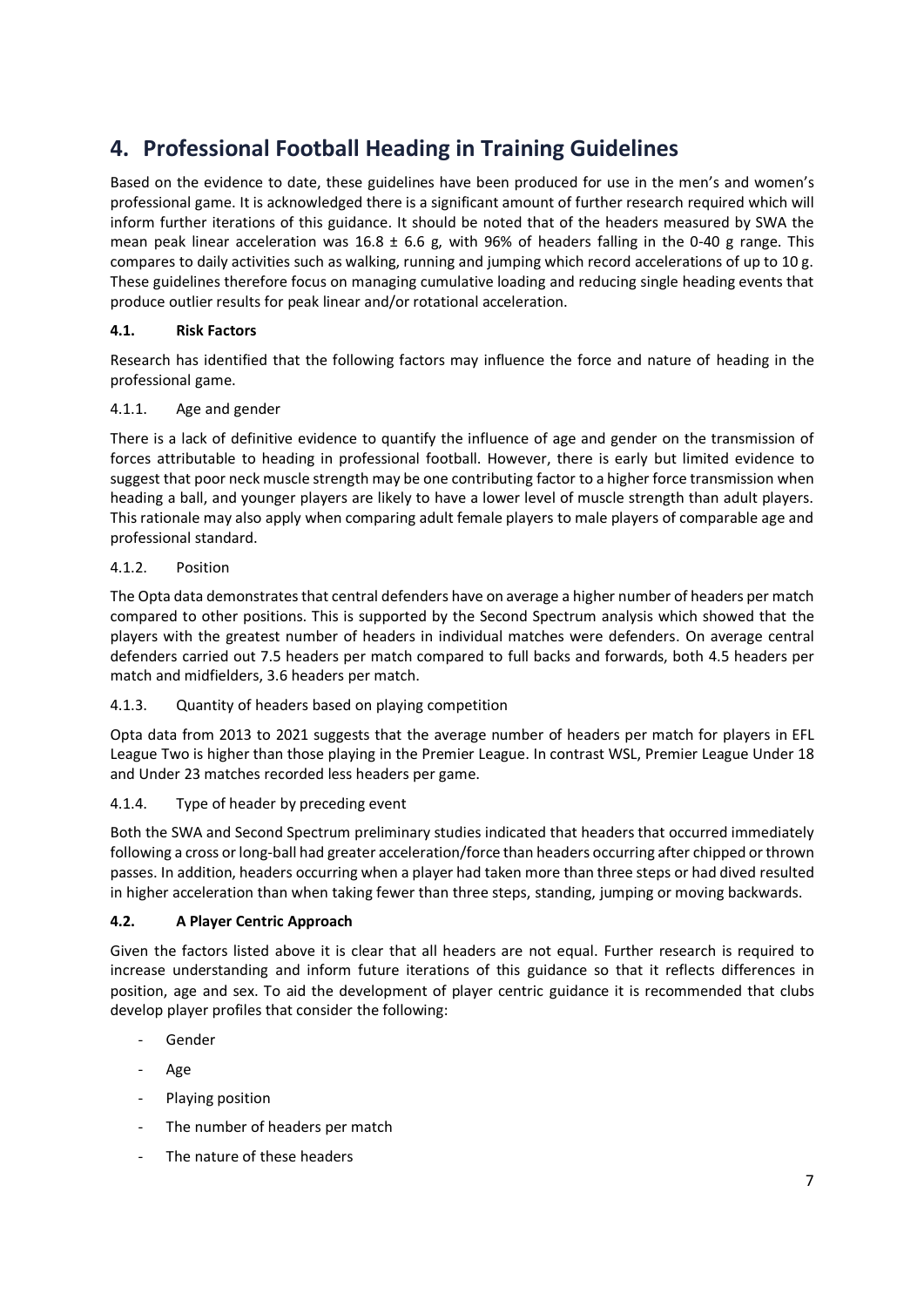Club staff should work with players following each match to ensure that they have adequate time to recover from their heading exposure after a competitive match. It is advised that a heading recovery element is factored into the structured post-match recovery that professional teams observe following matches.

During the training week, clubs are encouraged to prepare players for the match demands of heading, more specifically optimising training practice to encourage good heading technique alongside formal conditioning work to develop neck and torso strength. Early but limited research suggests that there may be a relationship between neck strength and head acceleration, and this will be investigated further during season 2021/22. A strength and conditioning expert panel has been convened in order to produce a heading strength guidance document for professional clubs to be published no later than 1 September 2021.

Training should be planned to mitigate the quantity and nature of heading practice during the training week. Whilst research is in its infancy there is some limited evidence to suggest the following may be considered:

Wherever possible limit the number of headers carried out when a player takes more than three steps and runs onto a ball or dives for a ball.

Practice technique using thrown passes as this leads to lower peak accelerations.

#### **4.3. Limiting Heading in Training**

Based on the findings of preliminary studies a recommended maximum number of 10 higher force headers per training week has been calculated. This recommendation applies to headers categorised as resulting in the highest forces, namely:

- a) Headers following a long pass (those in excess of 35m), for example, returning a goal kick.
- b) Headers from crosses, corners and free kicks.

The recommended limit has been calculated using the maximum mean number of headers occurring for any position group across competitions as set out in table one. The recommendation follows the principle of preparing players adequately for match-play. This is an initial recommendation designed to protect player welfare and will be reviewed regularly.

Preliminary data recorded mean linear acceleration as 16.8 g, compared to daily activities such as running and jumping that produce linear acceleration of around 10 g. As such the focus of this guidance is on higher force headers. However, it is important that coaching staff and players consider whether lower force headers are required in training to suitably prepare a player for match play. Moderation of such headers is recommended.

As further research is undertaken this guidance will be reviewed and updated to reflect increased understanding.

#### **4.4. Symptoms of Head Trauma**

Players who develop any symptoms of head trauma during heading practice including but not limited to headache, dizziness, nausea/vomiting should be removed from training immediately. Players returning to training following a concussion should not take part in any part of training that involves heading activity until all other steps in the graded return to training in an enhanced care setting have been satisfied as per the FA Head Injury Guidelines [\(The FA's Concussion Guidelines | The Boot Room\)](https://thebootroom.thefa.com/resources/coaching/the-fas-concussion-guidelines).

All professional clubs are mandated to record injuries as part of the injury and illness audit. It is expected that clubs will record any symptoms associated with head trauma on a player's medical record.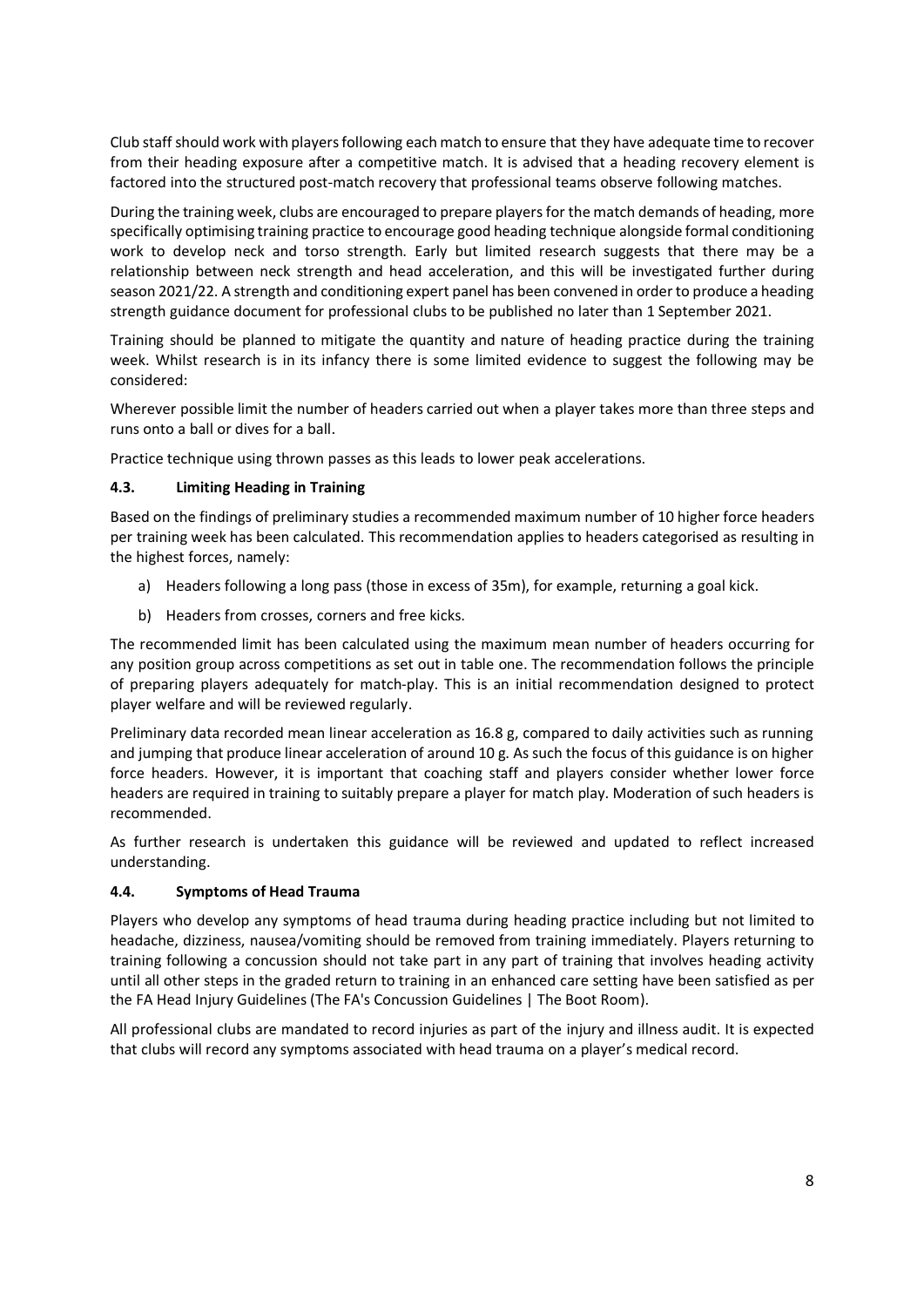## **5. Monitoring of Guidelines**

During training sessions it is essential that club staff monitor each player's heading practice in real time, ensuring that the quantity of headers resulting in higher accelerations is minimised and is commensurate with each player's individualised match play heading profile.

Players are encouraged to familiarise themselves with these guidelines and limit any heading practice taking place outside of club organised sessions.

### **6. Further Research and Work Required**

These guidelines have been developed using a precautionary approach to protect player welfare even where scientific evidence is limited. The evidence gathering commissioned by the PFNCC Heading Working Group has increased understanding of the forces involved in heading, whilst also identifying areas that require further exploration. These areas are summarised below.

#### **6.1. Auditing of heading practice**

Anecdotal evidence from Premier League players and managers suggests that heading in training has reduced as tactics and amendments to the laws of the game have changed the way in which professional football is played. A robust audit of current heading practice in both training and match play is required across the Premier League, EFL and WSL to enable future development of these guidelines.

#### **6.2. Player demographics**

Limited data recorded to date suggests that women and younger players produce greater peak acceleration than male players. Further longitudinal research incorporating a greater sample size of women and players from age 16 to late career is essential to increase understanding of gender and age differences and enable specific guidelines to be developed.

The evidence reviewed suggested that there is a lack of studies that have examined whether a player's ethnicity has any impact on the accelerations recorded when heading. Future research should ensure that a diverse cohort of participants are included to enable exploration.

#### **6.3. Field-based research**

The systematic evidence review identified that studies carried out in laboratory conditions produced accelerations that were significantly lower than in real world scenarios. It can be hypothesised that this effect may also be seen when comparing training and match play. To understand the real-world effect of heading, research is required that measures heading during match play.

By utilising wearable technology in match-play (subject to approval), research will be able to validate the results of the preliminary Second Spectrum study and further understanding of the range of forces experienced in real-world situations.

#### **6.4. Measurement of elite performers**

The preliminary investigation carried out by SWA was one of very few studies that used elite participants and was limited to players associated with Premier League and WSL clubs. Further exploration with a greater sample size of elite players from across the Premier League, EFL and WSL is required to further understanding of heading in the professional game.

#### **6.5. Standardisation of measurement**

The preliminary studies carried out on behalf of the PFNCC produced results using different measurements. G-force and radian per second squared were used by SWA and Newtons within Second Spectrum's study. This is reflective of the broader systematic evidence review which identified that studies using different methodologies and measurements made comparisons difficult. As such future research carried out on behalf of the PFNCC should use consistent measurement to aid understanding globally.